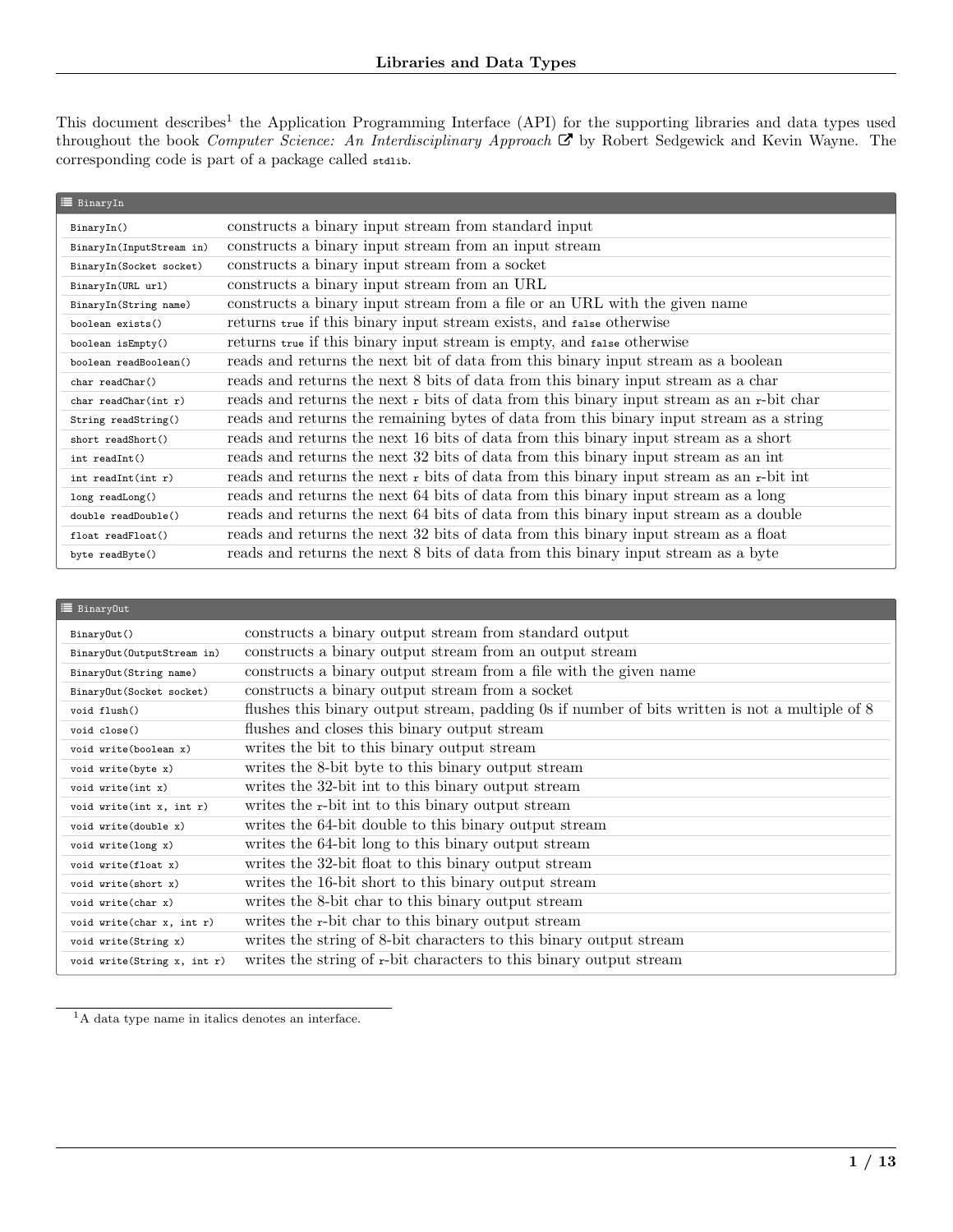## Libraries and Data Types

| <b>E</b> BinaryStdIn         |                                                                                     |
|------------------------------|-------------------------------------------------------------------------------------|
| static void close()          | closes standard input and releases any associated resources                         |
| static boolean isEmpty()     | returns true if standard input is empty, and false otherwise                        |
| static boolean readBoolean() | reads and returns the next bit of data from standard input as a boolean             |
| static char readChar()       | reads and returns the next 8 bits of data from standard input as a char             |
| static char readChar(int r)  | reads and returns the next $r$ bits of data from standard input as an $r$ -bit char |
| static String readString()   | reads and returns the remaining bytes of data from standard input as a string       |
| static short readShort()     | reads and returns the next 16 bits of data from standard input as a short           |
| static int readInt()         | reads and returns the next 32 bits of data from standard input as an int            |
| static int readInt $(int r)$ | reads and returns the next r bits of data from standard input as an r-bit int       |
| static long readLong()       | reads and returns the next 64 bits of data from standard input as a long            |
| static double readDouble()   | reads and returns the next 64 bits of data from standard input as a double          |
| static float readFloat()     | reads and returns the next 32 bits of data from standard input as a float           |
| static byte readByte()       | reads and returns the next 8 bits of data from standard input as a byte             |

| <b>E</b> BinaryStd0ut              |                                                                                      |
|------------------------------------|--------------------------------------------------------------------------------------|
| static void flush()                | flushes standard output, padding 0s if number of bits written is not a multiple of 8 |
| static void close()                | flushes and closes standard output                                                   |
| static void write (boolean x)      | writes the bit to standard output                                                    |
| static void write(byte x)          | writes the 8-bit byte to standard output                                             |
| static void write(int x)           | writes the 32-bit int to standard output                                             |
| static void write(int x, int r)    | writes the r-bit int to standard output                                              |
| static void write (double x)       | writes the 64-bit double to standard output                                          |
| static void write(long x)          | writes the 64-bit long to standard output                                            |
| static void write(float x)         | writes the 32-bit float to standard output                                           |
| static void write(short x)         | writes the 16-bit short to standard output                                           |
| static void write(char x)          | writes the 8-bit char to standard output                                             |
| static void write(char x, int r)   | writes the r-bit char to standard output                                             |
| static void write(String x)        | writes the string of 8-bit characters to standard output                             |
| static void write(String x, int r) | writes the string of r-bit characters to standard output                             |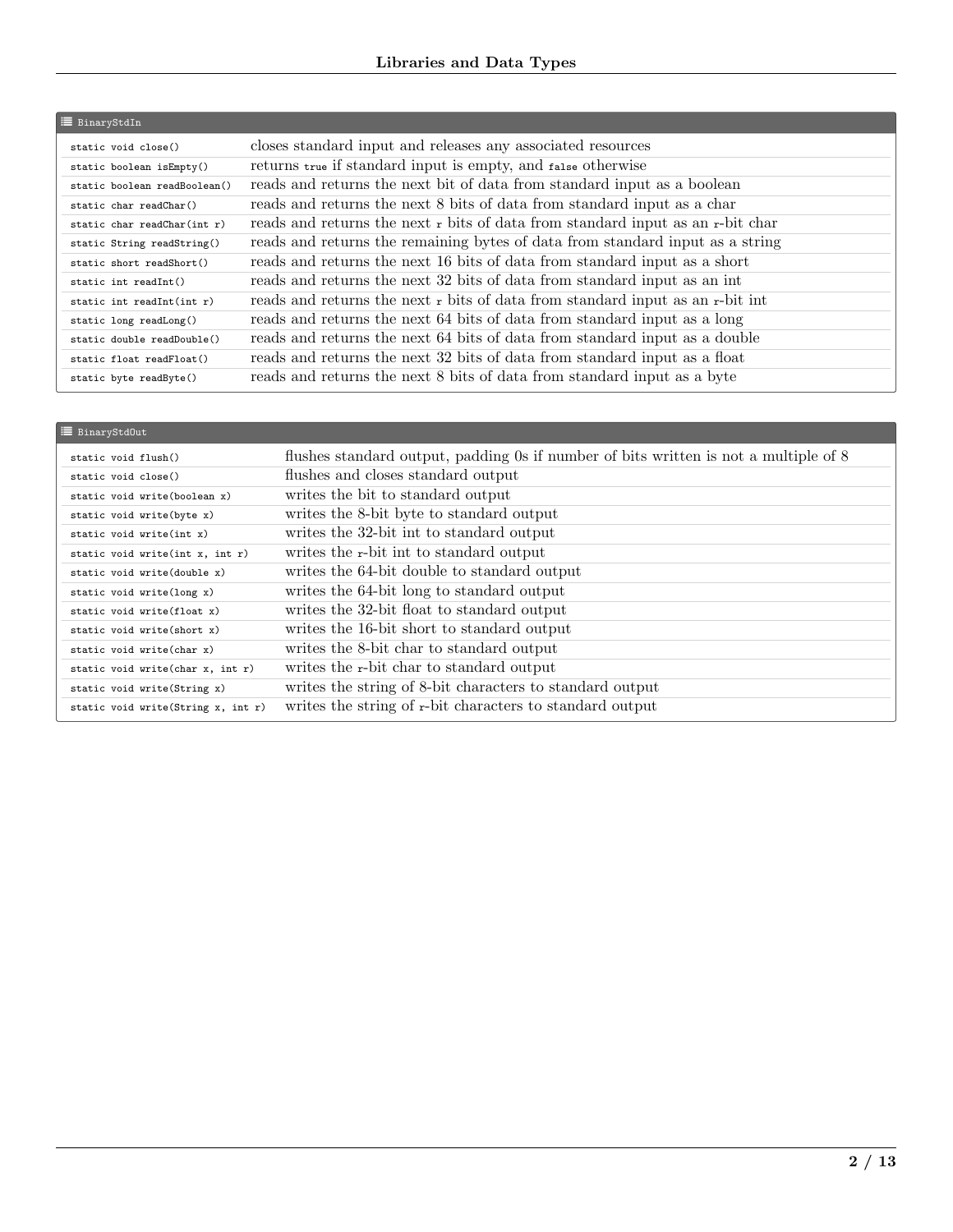| ≡ Draw                                                    |                                                                           |
|-----------------------------------------------------------|---------------------------------------------------------------------------|
| static Color BLACK                                        | represents black                                                          |
| static Color BLUE                                         | represents blue                                                           |
| static Color CYAN                                         | represents cyan                                                           |
| static Color DARK_GRAY                                    | represents dark gray                                                      |
| static Color GREEN                                        | represents green                                                          |
| static Color LIGHT_GRAY                                   | represents light gray                                                     |
| static Color MAGENTA                                      | represents magenta                                                        |
| static Color ORANGE                                       | represents orange                                                         |
| static Color PINK                                         | represents pink                                                           |
| static Color RED                                          | represents red                                                            |
| static Color WHITE                                        | represents white                                                          |
| static Color YELLOW                                       | represents yellow                                                         |
| static Color BOOK_BLUE                                    | represents the blue from Introduction to Programming in Java by           |
|                                                           | Sedgewick et al                                                           |
| static Color BOOK_LIGHT_BLUE                              | represents the light blue from Introduction to Programming in Java        |
|                                                           | by Sedgewick et al                                                        |
| static Color BOOK_RED                                     | represents the red from Algorithms by Sedgewick et al                     |
| static Color PRINCETON_ORANGE                             | represents the orange used in Princeton's identity                        |
| Draw(String name)                                         | constructs an empty canvas with the given name                            |
| Draw()                                                    | constructs an empty canvas                                                |
| void setLocationOnScreen(int x, int y)                    | sets the upper-left corner of this canvas to $(x, y)$                     |
| void setDefaultCloseOperation(int v)                      | sets the default close operation of this canvas to $\mathbf{v}$           |
| void setCanvasSize(int w, int h)                          | sets the width and height of this canvas to w and a pixels                |
| void setXscale()                                          | sets the x-scale of this canvas to the default $([0, 1])$                 |
| void setYscale()                                          | sets the y-scale of this canvas to the default $([0,1])$                  |
| void setXscale(double min, double max)                    | sets the x-scale of this canvas to $[min, max]$                           |
| void setYscale(double min, double max)                    | sets the y-scale of this canvas to $[min, max]$                           |
| void clear()                                              | clears this canvas to the default (white) color                           |
| void clear(Color c)                                       | clears this canvas to the color $\epsilon$                                |
| double getPenRadius()                                     | returns the current pen radius of this canvas                             |
| void setPenRadius()                                       | sets the pen radius of this canvas to the default $(0.002)$               |
| void setPenRadius(double r)                               | sets the pen radius of this canvas to r                                   |
| Color getPenColor()                                       | returns the current pen color of this canvas                              |
| void setPenColor()                                        | sets the pen color of this canvas to the default (black) color            |
| void setPenColor(Color c)                                 | sets the pen color of this canvas to the color $\epsilon$                 |
| void setPenColor(int r, int g, int b)                     | sets the pen color of this canvas to the $(r, g, b)$ color                |
| void xorOn()                                              | turns on xor mode on this canvas<br>turns off xor mode on this canvas     |
| void xorOff()                                             | returns the current label of this canvas for use in some other GUI        |
| JLabel getLabel()                                         | returns the current font for this can vas                                 |
| void getFont()<br>void setFont()                          | sets the font for this can vas to the default (sans serif, 16 point) font |
| void setFont (Font f)                                     | sets the font for this canvas to the font f                               |
| void drawLine(double x0, double y0, double x1, double y1) | draws a line on this canvas from $(x_0, y_0)$ to $(x_1, y_1)$             |
| void draw(double x, double y)                             | draws one pixel on this canvas at $(x, y)$                                |
| void point (double x, double y)                           | draws a point on this canvas at $(x, y)$                                  |
| void circle(double x, double y, double r)                 | draws a circle on this canvas of radius $r$ , centered at $(x, y)$        |
| void filledCircle(double x, double y, double r)           | draws a filled circle on this canvas of radius $r$ , centered at $(x, y)$ |
| void ellipse(double x, double y, double maj, double min)  | draws an ellipse on this canvas with semimajor and semiminor axes         |
|                                                           | maj and min, centered at $(x, y)$                                         |
|                                                           |                                                                           |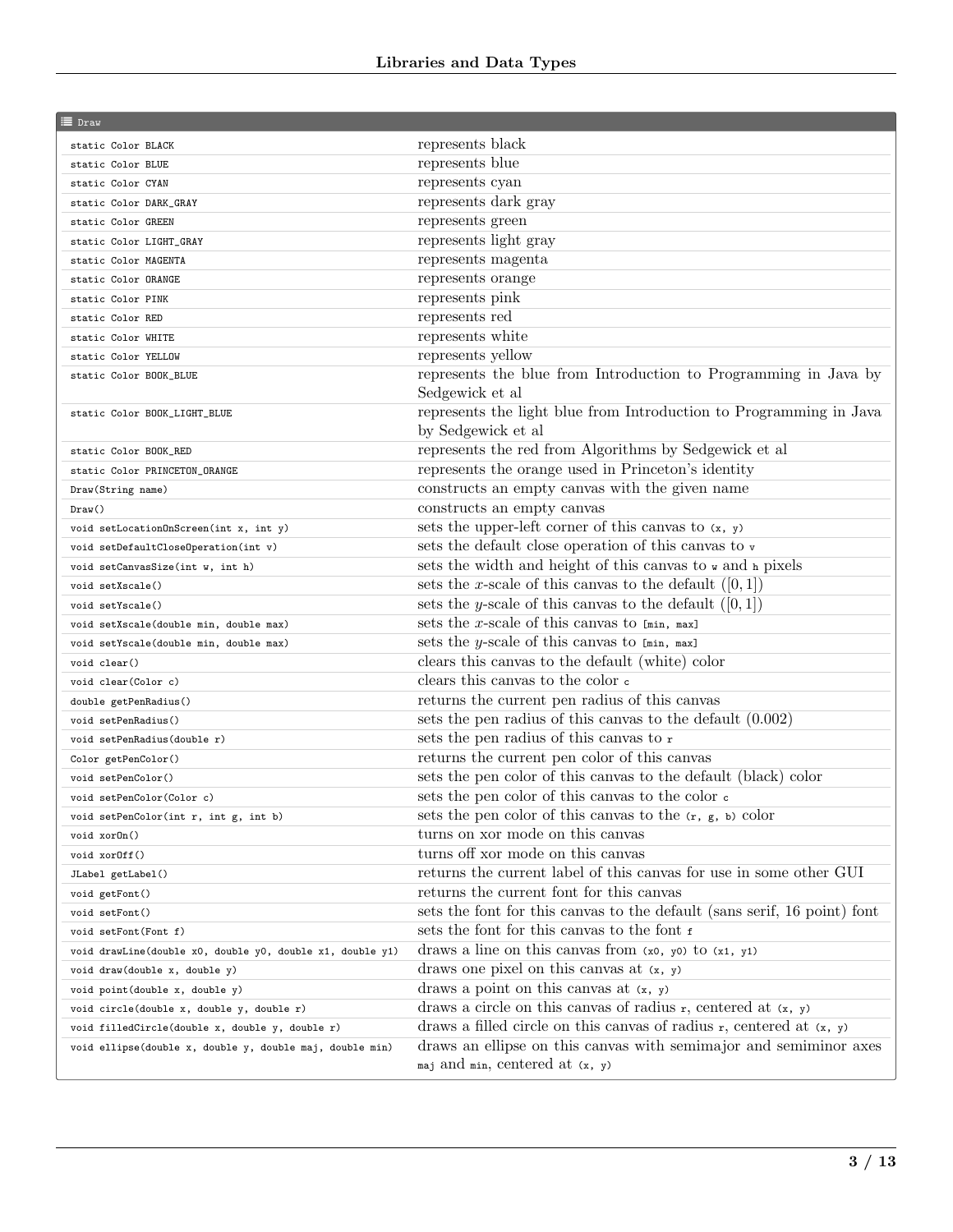| <b>E</b> Draw                                                               |                                                                                                                                                     |
|-----------------------------------------------------------------------------|-----------------------------------------------------------------------------------------------------------------------------------------------------|
| void filledEllipse(double x, double y, double maj, double min)              | draws a filled ellipse on this canvas with semimajor<br>and semiminor axes $maj$ and $min$ , centered at $(x, y)$                                   |
| void arc(double x, double y, double r, double a1, double a2)                | draws an arc on this canvas with radius r, centered at<br>$(x, y)$ , from at to a2 (in degrees)                                                     |
| void square(double x, double y, double 1)                                   | draws a square on this canvas of side length 21, cen-<br>tered at $(x, y)$                                                                          |
| void filledSquare(double x, double y, double 1)                             | draws a filled square on this canvas of side length 21,<br>centered at $(x, y)$                                                                     |
| void rectangle(double x, double y, double w, double h)                      | draws a rectangle on this canvas of width $2\pi$ and height<br>$2h$ , centered at $(x, y)$                                                          |
| void filledRectangle(double x, double y, double w, double h)                | draws a filled rectangle on this can<br>vas of width $\it{2w}$ and<br>height $2h$ , centered at $(x, y)$                                            |
| void polygon(double[] x, double[] y)                                        | draws a polygon on this canvas with vertices whose<br>coordinates are given by x and y                                                              |
| void filledPolygon(double[] x, double[] y)                                  | draws a filled polygon on this canvas with vertices<br>whose coordinates are given by $x$ and $y$                                                   |
| void picture(double x, double y, String name)                               | draws the image with the given name on this canvas,<br>centered at $(x, y)$                                                                         |
| void picture(double x, double y, String name, double a)                     | draws the image with the given name on this canvas,<br>centered at $(x, y)$ , rotated by a (in degrees)                                             |
| void picture(double x, double y, String name, double w, double h)           | draws the image with the given name on this canvas,<br>centered at $(x, y)$ , rescaled to $a \times x$ h bounding box                               |
| void picture(double x, double y, String name, double w, double h, double a) | draws the image with the given name on this canvas,<br>centered at $(x, y)$ , rotated by a (in degrees), rescaled<br>to $a \times x$ h bounding box |
| void text(double x, double y, String s)                                     | draws the text ${\mathfrak s}$ on this can<br>vas, centered at $({\mathfrak x},\;{\mathfrak y})$                                                    |
| void text(double x, double y, String s, double a)                           | draws the text $\sin$ on this canvas, centered at $(x, y)$ ,<br>rotated by a (in degrees)                                                           |
| void textLeft(double x, double y, String s)                                 | draws the text $\boldsymbol{s}$ on this canvas, left-aligned at $(\boldsymbol{x}, \boldsymbol{y})$                                                  |
| void textRight(double x, double y, String s)                                | draws the text $\sin$ on this canvas, right-aligned at $(x, y)$                                                                                     |
| void pause(int t)                                                           | pauses this canvas for $t$ milliseconds                                                                                                             |
| void show()                                                                 | copies offscreen buffer to onscreen buffer on this can-<br>vas                                                                                      |
| void enableDoubleBuffering()                                                | enables double buffering on this canvas                                                                                                             |
| void disableDoubleBuffering()                                               | disables double buffering on this canvas                                                                                                            |
| void save(String name)                                                      | saves the drawing on this canvas to a file with the<br>given name                                                                                   |
| void addListener(DrawListener 1)                                            | adds a listener to this canvas to listen to keyboard<br>and mouse events                                                                            |
| boolean isMousePressed()                                                    | returns true if the mouse is being pressed on this can-<br>vas, and false otherwise                                                                 |
| double mouseX()                                                             | returns the $x$ -coordinate of the mouse pointer on this<br>canvas                                                                                  |
| double mouseY()                                                             | returns the $y$ -coordinate of the mouse pointer on this<br>canvas                                                                                  |
| boolean hasNextKeyTyped()                                                   | returns true if the user has typed a key on this canvas,<br>and false otherwise                                                                     |
| char nextKeyTyped()                                                         | returns the next key typed by the user on this canvas                                                                                               |
| boolean isKeyPressed(int c)                                                 | returns true if the keycode c is being pressed on this<br>canvas, and false otherwise                                                               |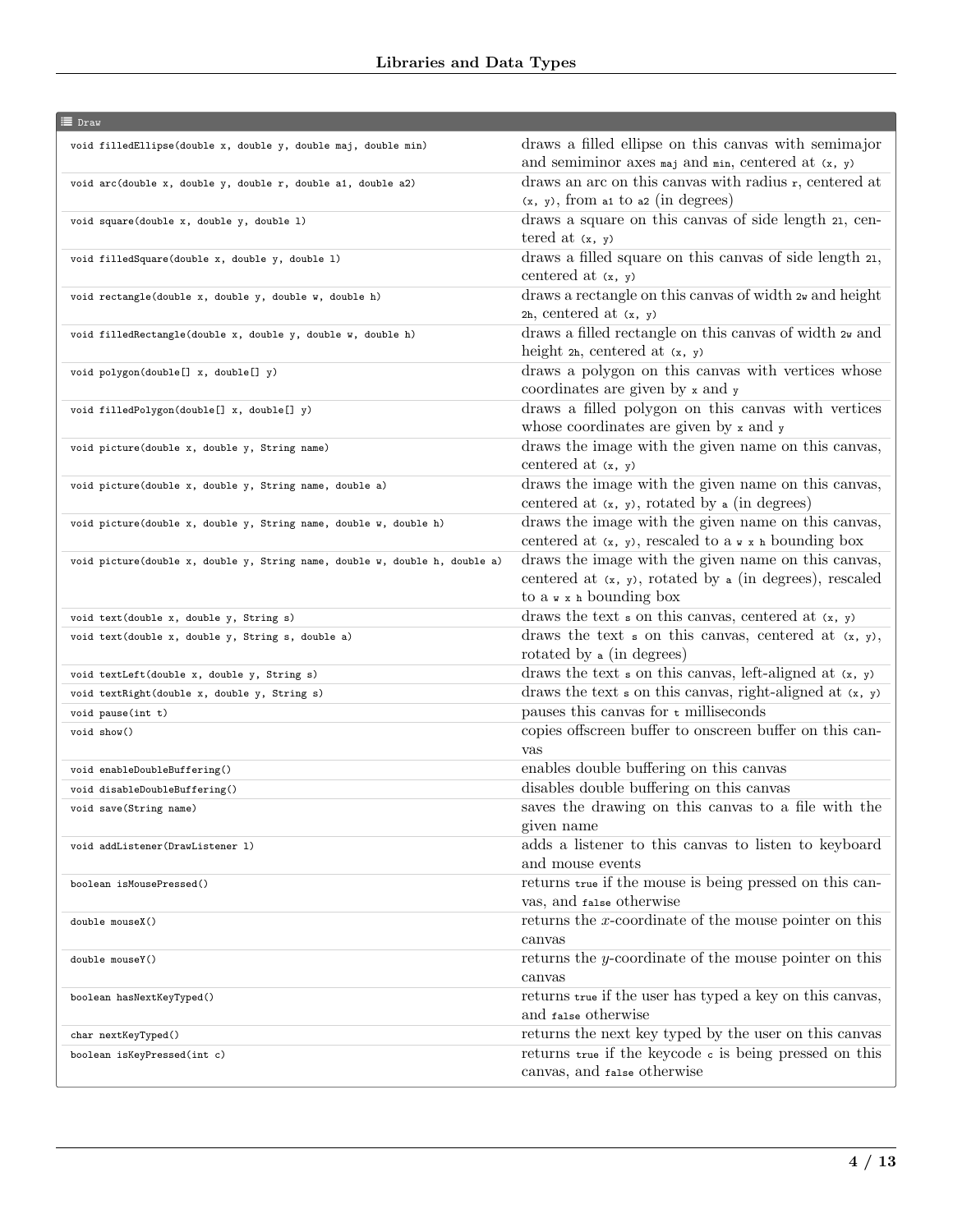| $\equiv$ DrawListener                  |                                                                                             |
|----------------------------------------|---------------------------------------------------------------------------------------------|
| void mousePressed(double x, double y)  | invoked when the mouse has been pressed, with $(x, y)$ denoting the mouse coordinates       |
| void mouseDragged(double x, double y)  | invoked when the mouse has been dragged, with $(x, y)$ denoting the mouse coordinates       |
| void mouseReleased(double x, double y) | invoked when the mouse has been released, with $(x, y)$ denoting the mouse coordinates      |
| void mouseClicked(double x, double y)  | invoked when the mouse has been clicked, with $(x, y)$ denoting the mouse coordinates       |
| void keyTyped(char c)                  | invoked when a key has been typed, with c denoting the character typed                      |
| void keyPressed(int c)                 | invoked when a key has been pressed, with $\epsilon$ denoting the key combination pressed   |
| void keyReleased(int c)                | invoked when a key has been released, with $\epsilon$ denoting the key combination released |

| <b>■</b> GrayscalePicture                     |                                                                                                            |
|-----------------------------------------------|------------------------------------------------------------------------------------------------------------|
| GrayscalePicture(int w, int h)                | constructs a grayscale picture of width $\mathbf{w}$ and height $\mathbf{h}$                               |
| GrayscalePicture(GrayscalePicture pic)        | constructs a grayscale picture that is a deep copy of pic                                                  |
| GrayscalePicture(String name)                 | constructs a grayscale picture from an image with the given name                                           |
| static Color toGray(Color c)                  | retuns a grayscale version of the color $\epsilon$                                                         |
| JLabel getLabel()                             | returns the current label of this picture for use in some other GUI                                        |
| void setOriginUpperLeft()                     | sets the origin to be the upper left pixel (default)                                                       |
| void setOriginLowerLeft()                     | sets the origin to be the lower left pixel                                                                 |
| void show()                                   | displays this picture on the screen                                                                        |
| int height()                                  | returns the height of this picture                                                                         |
| int width()                                   | returns the width of this picture                                                                          |
| Color get(int col, int row)                   | returns the grayscale value of pixel (col, row) as a color object                                          |
| int getGrayscale(int col, int row)            | returns the grayscale value of pixel (col, row) as an int                                                  |
| void set(int col, int row, Color c)           | sets the color of the pixel $(\text{col}, \text{row})$ to the given value $(a \text{ color object})$       |
| void setGrayscale(int col, int row, int gray) | sets the color of the pixel $(\text{col}, \text{row})$ to the given value $(\text{an int from } [0, 255])$ |
| boolean equals (Object other)                 | returns true if this picture is equal to other, and false otherwise                                        |
| String toString()                             | returns a string representation of this picture                                                            |
| void save(String name)                        | saves this picture to a file with the given name                                                           |
| void actionPerformed(ActionEvent e)           | opens a save dialog box when the user selects "Save As" from the menu                                      |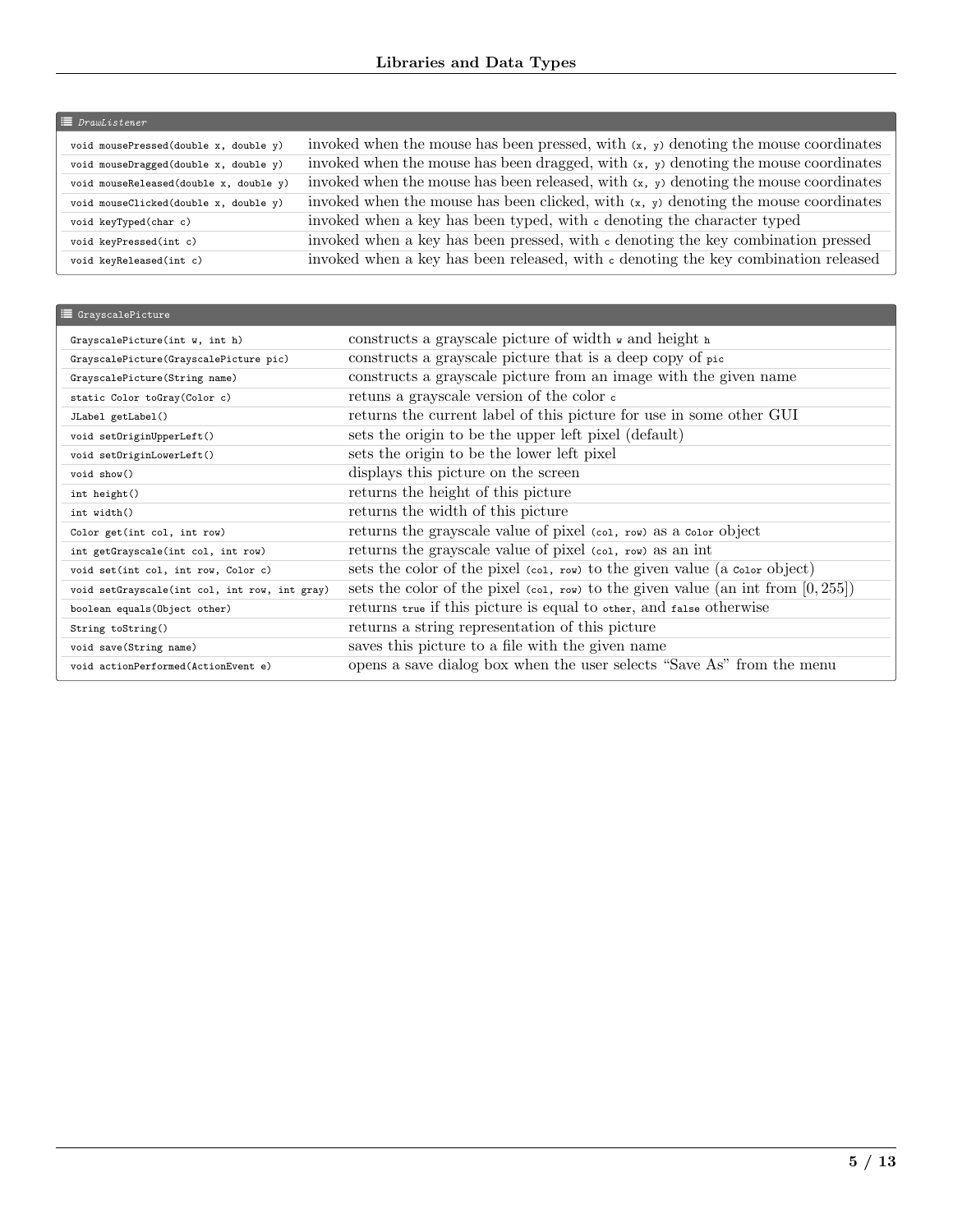| $\equiv$ In                           |                                                                                          |
|---------------------------------------|------------------------------------------------------------------------------------------|
| In()                                  | constructs an input stream from standard input                                           |
| In(Socket socket)                     | constructs an input stream from a socket                                                 |
| In(URL ur1)                           | constructs an input stream from an URL                                                   |
| In(String name)                       | constructs an input stream from a file with the given name                               |
| In(Scanner scanner)                   | constructs an input stream from a scanner                                                |
| boolean exists()                      | returns true if this input stream exists, and false otherwise                            |
| boolean isEmpty()                     | returns true if this input stream is empty, and false otherwise                          |
| boolean hasNextLine()                 | returns true if this input stream has a next line, and false otherwise                   |
| boolean hasNextChar()                 | returns true if this input stream has a next char, and false otherwise                   |
| String readLine()                     | reads and returns the next line from this input stream                                   |
| char readChar()                       | reads and returns the next char from this input stream                                   |
| String readAll()                      | reads and returns the remainder of this input stream as a string                         |
| String readString()                   | reads and returns the next token from this input stream as a string                      |
| int readInt()                         | reads and returns the next int from this input stream                                    |
| double readDouble()                   | reads and returns the next double from this input stream                                 |
| float readFloat()                     | reads and returns the next float from this input stream                                  |
| long readLong()                       | reads and returns the next long from this input stream                                   |
| short readShort()                     | reads and returns the next short from this input stream                                  |
| byte readByte()                       | reads and returns the next byte from this input stream                                   |
| boolean readBoolean()                 | reads and returns the next boolean from this input stream                                |
| String[] readAllStrings()             | reads and returns all the remaining tokens from this input stream as an array of strings |
| String[] readAllLines()               | reads and returns all the remaining lines from this input stream as an array of strings  |
| int[] readAllInts()                   | reads and returns all the remaining tokens from this input stream as an array of ints    |
| long[] readAllLongs()                 | reads and returns all the remaining tokens from this input stream as an array of longs   |
| double <sup>[]</sup> readAllDoubles() | reads and returns all the remaining tokens from this input stream as an array of doubles |
| void close()                          | closes this input stream                                                                 |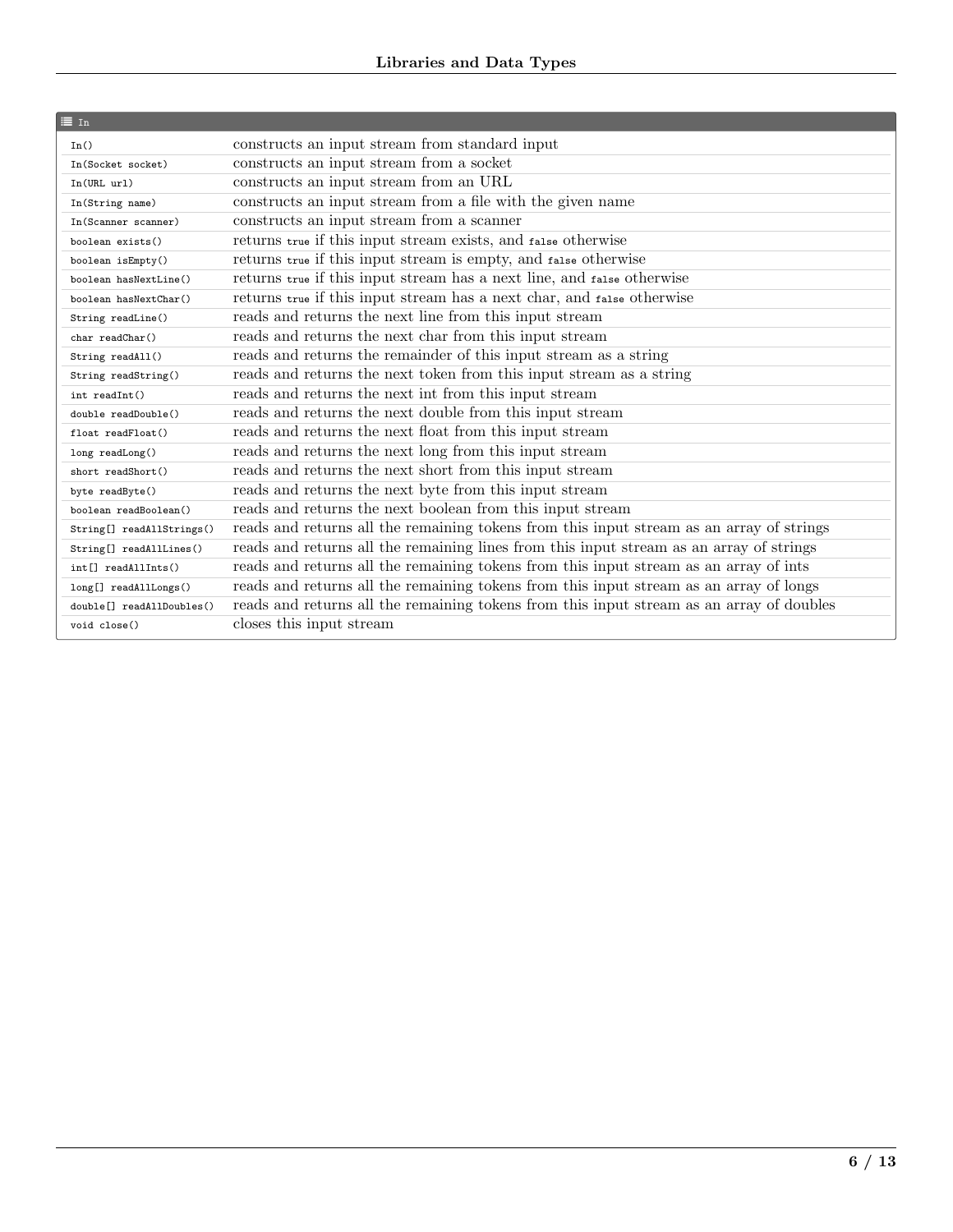| $\equiv 0$ ut                                    |                                                                          |
|--------------------------------------------------|--------------------------------------------------------------------------|
| $0$ ut $()$                                      | constructs an output stream from standard output                         |
| Out (Socket socket)                              | constructs an output stream from a socket                                |
| Out (String name)                                | constructs an output stream from a file with the given name              |
| void close()                                     | closes this output stream                                                |
| void println()                                   | prints a newline to this output stream                                   |
| void println(Object x)                           | prints an object and a newline to this output stream                     |
| void println(boolean x)                          | prints a boolean and a newline to this output stream                     |
| void println(char x)                             | prints a char and a newline to this output stream                        |
| void println(double x)                           | prints a double and a newline to this output stream                      |
| void println(float x)                            | prints a float and a newline to this output stream                       |
| void println(int x)                              | prints an int and a newline to this output stream                        |
| void println(long x)                             | prints a long and a newline to this output stream                        |
| void println(byte x)                             | prints a byte and a newline to this output stream                        |
| void print()                                     | flushes this output stream                                               |
| void print (Object x)                            | prints an object to this output stream                                   |
| void print (boolean x)                           | prints a boolean to this output stream                                   |
| void print (char x)                              | prints a char to this output stream                                      |
| void print(double x)                             | prints a double to this output stream                                    |
| void print(float x)                              | prints a float to this output stream                                     |
| void print(int x)                                | prints an int to this output stream                                      |
| void $print(long x)$                             | prints a long to this output stream                                      |
| void print (byte x)                              | prints a byte to this output stream                                      |
| void printf(String fmt, Object args)             | prints args to this output stream using format string fmt                |
| void printf(Locale loc, String fmt, Object args) | prints args to this output stream using locale 10c and format string fmt |

| Picture(int $w$ , int h)               | constructs a picture of width $\bf{v}$ and height $\bf{h}$                                           |
|----------------------------------------|------------------------------------------------------------------------------------------------------|
| Picture(Picture pic)                   | constructs a picture that is a deep copy of pic                                                      |
| Picture(String name)                   | constructs a picture from an image with the given name                                               |
| JLabel getLabel()                      | returns the current label of this picture for use in some other GUI                                  |
| void setOriginUpperLeft()              | sets the origin to be the upper left pixel (default)                                                 |
| void setOriginLowerLeft()              | sets the origin to be the lower left pixel                                                           |
| void show()                            | displays this picture on the screen                                                                  |
| int height()                           | returns the height of this picture                                                                   |
| int width()                            | returns the width of this picture                                                                    |
| Color get(int col, int row)            | returns the color of pixel (col, row) as a color object                                              |
| int getRGB(int col, int row)           | returns the color of pixel (col, row) as an int                                                      |
| void set(int col, int row, Color c)    | sets the color of the pixel $(\text{col}, \text{row})$ to the given value $(a \text{ color object})$ |
| void setRGB(int col, int row, int rgb) | sets the color of the pixel (col, row) to the given value                                            |
| boolean equals (Object other)          | returns true if this picture is equal to other, and false otherwise                                  |
| String toString()                      | returns a string representation of this picture                                                      |
| void save (String name)                | saves this picture to a file with the given name                                                     |
| void actionPerformed(ActionEvent e)    | opens a save dialog box when the user selects "Save As" from the menu                                |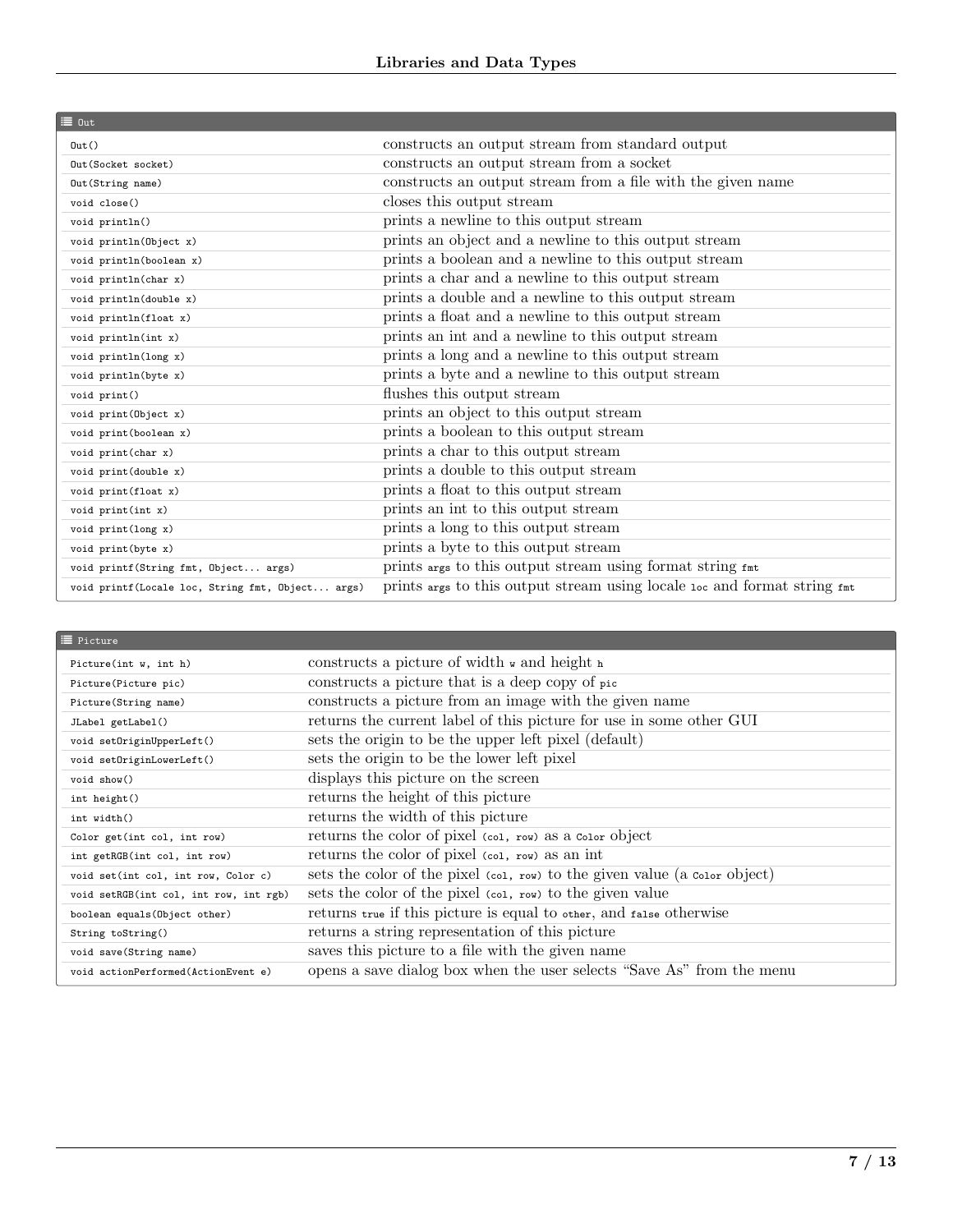| i≡ StdArrayI0                                   |                                                                                                                                                              |
|-------------------------------------------------|--------------------------------------------------------------------------------------------------------------------------------------------------------------|
| static double <sup>[]</sup> readDouble1D()      | reads an integer $n$ from standard input, and then reads $n$ doubles also from standard<br>input and returns them as a 1D array of size $n$                  |
| static void print(double[] a)                   | prints the size and elements of the 1D array a to standard output                                                                                            |
| static double[][] readDouble2D()                | reads integers $m$ and $n$ from standard input, and then reads $mn$ doubles also from<br>standard input and returns them as a 2D array of size $m \times n$  |
| static void print (double[][] a)                | prints the size and elements of the 2D array a to standard output                                                                                            |
| static int <sup>[]</sup> readInt1D()            | reads an integer $n$ from standard input, and then reads $n$ ints also from standard input<br>and returns them as a 1D array of size $n$                     |
| static void print(int[] a)                      | prints the size and elements of the 1D array a to standard output                                                                                            |
| static int[][] readInt2D()                      | reads integers $m$ and $n$ from standard input, and then reads $mn$ ints also from standard<br>input and returns them as a 2D array of size $m \times n$     |
| static void $print(int[][] a)$                  | prints the size and elements of the 2D array a to standard output                                                                                            |
| static boolean[] readBoolean1D()                | reads an integer $n$ from standard input, and then reads $n$ booleans also from standard<br>input and returns them as a 1D array of size $n$                 |
| static void print (boolean[] a)                 | prints the size and elements of the 1D array a to standard output                                                                                            |
| static boolean <sup>[]</sup> [] readBoolean2D() | reads integers $m$ and $n$ from standard input, and then reads $mn$ booleans also from<br>standard input and returns them as a 2D array of size $m \times n$ |
| static void print (boolean [] [] a)             | prints the size and elements of the 2D array a to standard output                                                                                            |

| $\equiv$ StdAudio                               |                                                                                                                                                         |
|-------------------------------------------------|---------------------------------------------------------------------------------------------------------------------------------------------------------|
| static void close()                             | closes standard audio                                                                                                                                   |
| static void play(double sample)                 | plays one sample (between $-1.0$ and $+1.0$ ) using standard audio                                                                                      |
| static void play(double[] samples)              | plays an array of samples (between $-1.0$ and $+1.0$ ) using standard audio                                                                             |
| static double[] read(String name)               | reads and returns samples from a file (.au or .wav format) with the given name                                                                          |
| static void save(String name, double[] samples) | saves the samples as a file (.au or .wav format) with the given name                                                                                    |
| static void play(String name)                   | plays a file $(\cdot, a_{\rm u}, \cdot, \text{mid}, \text{or } \cdot, a_{\rm u})$ format) with the given name in the background<br>using standard audio |
| static void loop(String name)                   | loops a file $(\cdot, a_{\rm u}, \cdot, \text{mid}, \text{or } \cdot, a_{\rm u})$ format) with the given name in the background<br>using standard audio |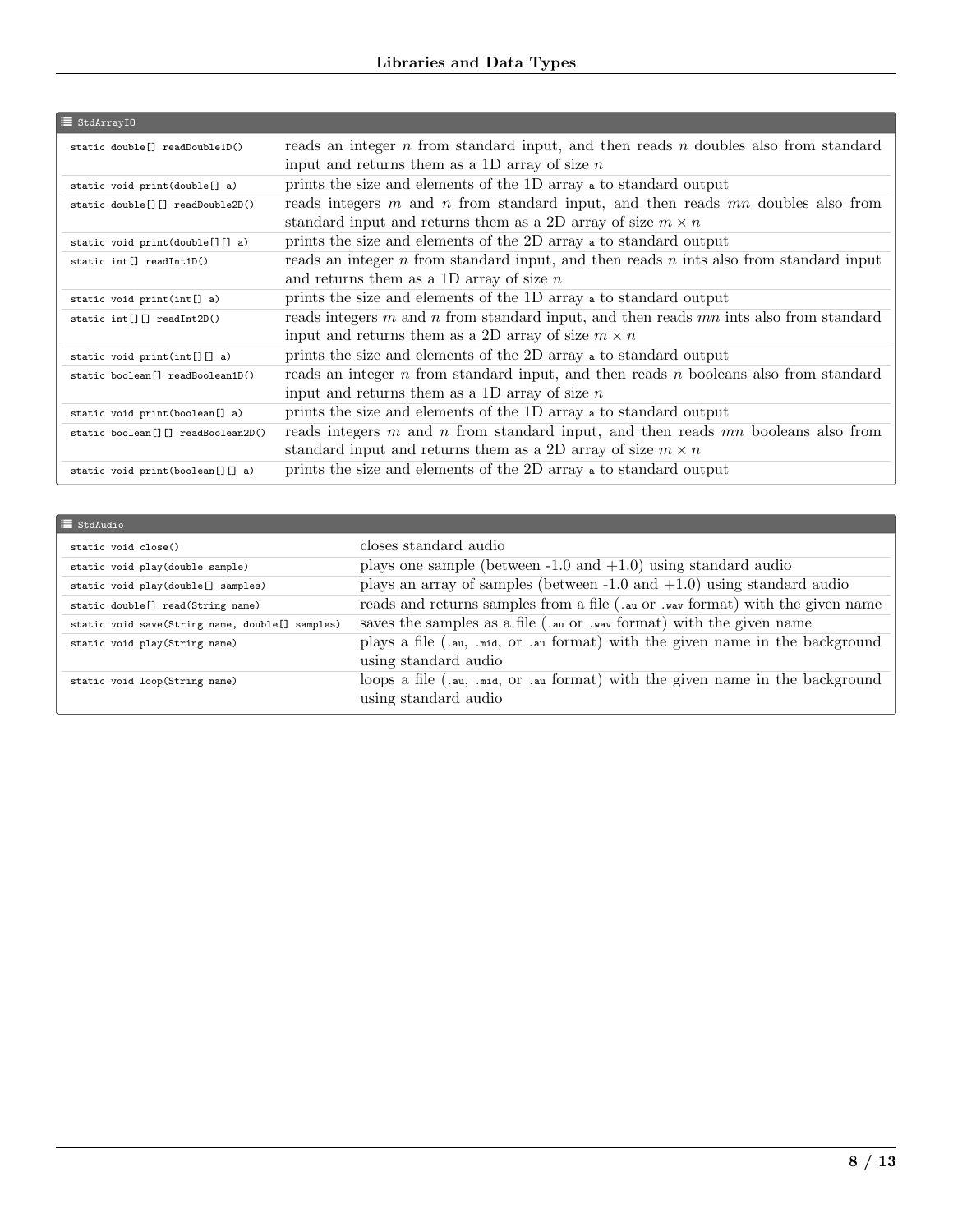| ≡ StdDraw                                                             |                                                                     |
|-----------------------------------------------------------------------|---------------------------------------------------------------------|
| static Color BLACK                                                    | $represents\ black$                                                 |
| static Color BLUE                                                     | represents blue                                                     |
| static Color CYAN                                                     | represents cyan                                                     |
| static Color DARK_GRAY                                                | represents dark gray                                                |
| static Color GREEN                                                    | represents green                                                    |
| static Color LIGHT_GRAY                                               | represents light gray                                               |
| static Color MAGENTA                                                  | represents magenta                                                  |
| static Color ORANGE                                                   | represents orange                                                   |
| static Color PINK                                                     | represents pink                                                     |
| static Color RED                                                      | represents red                                                      |
| static Color WHITE                                                    | represents white                                                    |
| static Color YELLOW                                                   | represents yellow                                                   |
| static Color BOOK_BLUE                                                | represents the blue from Introduction to Programming in             |
|                                                                       | Java by Sedgewick et al                                             |
| static Color BOOK_LIGHT_BLUE                                          | represents the light blue from Introduction to Program-             |
|                                                                       | ming in Java by Sedgewick et al                                     |
| static Color BOOK_RED                                                 | represents the red from Algorithms by Sedgewick et al               |
| static Color PRINCETON_ORANGE                                         | represents the orange used in Princeton's identity                  |
| static void setCanvasSize()                                           | sets the width and height of the canvas to 512 pixels               |
| static void setCanvasSize(int w, int h)                               | sets the width and height of the canvas to w and h pixels           |
| static void setXscale()                                               | sets the x-scale of the canvas to the default $([0,1])$             |
| static void setYscale()                                               | sets the y-scale of the canvas to the default $([0,1])$             |
| static void setScale()                                                | sets the x- and y-scale of the canvas to the default $([0,1])$      |
| static void setXscale(double min, double max)                         | sets the x-scale of the canvas to $[min, max]$                      |
| static void setYscale(double min, double max)                         | sets the y-scale of the canvas to $[min, max]$                      |
| static void setScale(double min, double max)                          | sets the x- and y-scale of the canvas to $[\min, \max]$             |
| static void clear()                                                   | clears the canvas to the default (white) color                      |
| static void clear(Color c)                                            | clears the canvas to the color $\epsilon$                           |
| static double getPenRadius()                                          | returns the current pen radius of the canvas                        |
| static void setPenRadius()                                            | sets the pen radius of the canvas to the default $(0.002)$          |
| static void setPenRadius(double r)                                    | sets the pen radius of the canvas to r                              |
| static Color getPenColor()                                            | returns the current pen color of the canvas                         |
| static void setPenColor()                                             | sets the pen color of the canvas to the default (black) color       |
| static void setPenColor(Color c)                                      | sets the pen color of the canvas to the color $\epsilon$            |
| static void setPenColor(int r, int g, int b)                          | sets the pen color of the canvas to the $(r, g, b)$ color           |
| static void getFont()                                                 | returns the current font for the canvas                             |
| static void setFont()                                                 | sets the font for the canvas to the default (sans serif, 16)        |
|                                                                       | point) font<br>sets the font for the canvas to the font f           |
| static void setFont(Font f)                                           | draws a line on the canvas from $(x0, y0)$ to $(x1, y1)$            |
| static void drawLine(double x0, double y0, double x1, double y1)      | draws one pixel on the canvas at $(x, y)$                           |
| static void draw(double x, double y)                                  | draws a point on the canvas at $(x, y)$                             |
| static void point (double x, double y)                                | draws a circle on the canvas of radius $r$ , centered at $(x, y)$   |
| static void circle(double x, double y, double r)                      | draws a filled circle on the canvas of radius $r$ , centered at     |
| static void filledCircle(double x, double y, double r)                | (x, y)                                                              |
|                                                                       | draws an ellipse on the canvas with semimajor and semimi-           |
| static void ellipse(double x, double y, double maj, double min)       | nor axes maj and min, centered at (x, y)                            |
| static void filledEllipse(double x, double y, double maj, double min) | draws a filled ellipse on the canvas with semimajor and             |
|                                                                       | semiminor axes $maj$ and $min$ , centered at $(x, y)$               |
| static void arc(double x, double y, double r, double a1, double a2)   | draws an arc on the canvas with radius $r$ , centered at $(x, y)$ , |
|                                                                       | from at to a (in degrees)                                           |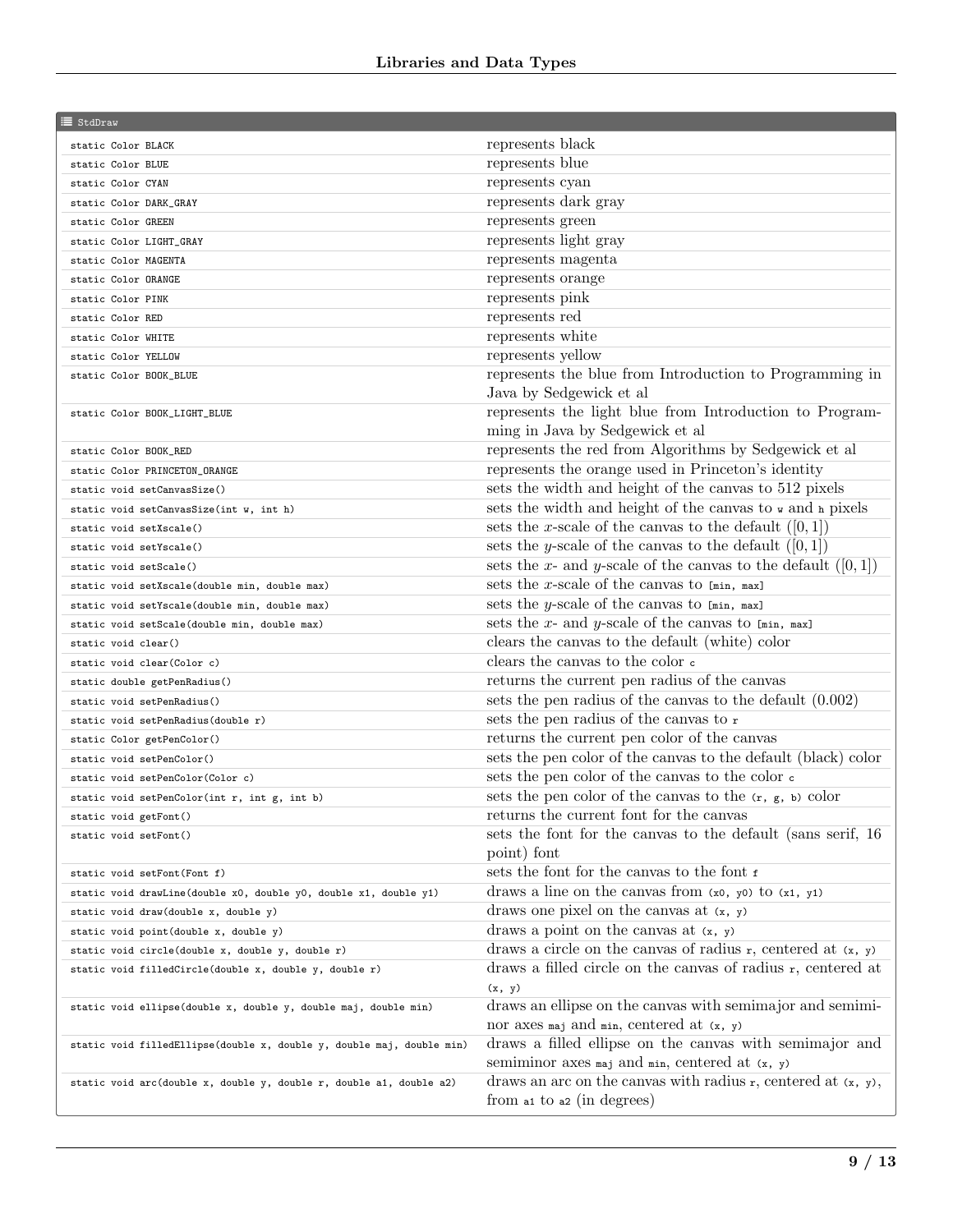## $\equiv$  StdDraw

| static void square(double x, double y, double 1)                                   | draws a square on the canvas of side length 21,           |
|------------------------------------------------------------------------------------|-----------------------------------------------------------|
|                                                                                    | centered at $(x, y)$                                      |
| static void filledSquare(double x, double y, double 1)                             | draws a filled square on the canvas of side length        |
|                                                                                    | 21, centered at $(x, y)$                                  |
| static void rectangle(double x, double y, double w, double h)                      | draws a rectangle on the canvas of width $2w$ and         |
|                                                                                    | height $2h$ , centered at $(x, y)$                        |
| static void filledRectangle(double x, double y, double w, double h)                | draws a filled rectangle on the canvas of width           |
|                                                                                    | $2w$ and height $2h$ , centered at $(x, y)$               |
| static void polygon(double[] x, double[] y)                                        | draws a polygon on the canvas with vertices               |
|                                                                                    | whose coordinates are given by $x$ and $y$                |
| static void filledPolygon(double[] x, double[] y)                                  | draws a filled polygon on the canvas with ver-            |
|                                                                                    | tices whose coordinates are given by x and y              |
| static void picture(double x, double y, String name)                               | draws the image with the given name on the                |
|                                                                                    | canvas, centered at $(x, y)$                              |
| static void picture(double x, double y, String name, double a)                     | draws the image with the given name on the                |
|                                                                                    | canvas, centered at $(x, y)$ , rotated by a (in de-       |
|                                                                                    | grees)                                                    |
| static void picture(double x, double y, String name, double w, double h)           | draws the image with the given name on the                |
|                                                                                    | canvas, centered at $(x, y)$ , rescaled to a $x \times h$ |
|                                                                                    | bounding box                                              |
| static void picture(double x, double y, String name, double w, double h, double a) | draws the image with the given name on the                |
|                                                                                    | canvas, centered at $(x, y)$ , rotated by a (in de-       |
|                                                                                    | grees), rescaled to $a \times x$ h bounding box           |
| static void text(double x, double y, String s)                                     | draws the text $\sin$ on the canvas, centered at $(x, y)$ |
| static void text(double x, double y, String s, double a)                           | draws the text s on the canvas, centered at               |
|                                                                                    | $(x, y)$ , rotated by a (in degrees)                      |
| static void textLeft(double x, double y, String s)                                 | draws the text <b>s</b> on the canvas, left-aligned at    |
|                                                                                    | (x, y)                                                    |
| static void textRight(double x, double y, String s)                                | draws the text s on the canvas, right-aligned at          |
|                                                                                    | (x, y)                                                    |
| static void pause(int t)                                                           | pauses the canvas for $t$ milliseconds                    |
| static void show()                                                                 | copies offscreen buffer to onscreen buffer on the         |
|                                                                                    | canvas                                                    |
| static void enableDoubleBuffering()                                                | enables double buffering on the canvas                    |
| static void disableDoubleBuffering()                                               | disables double buffering on the canvas                   |
| static void save(String name)                                                      | saves the drawing on the canvas to a file with            |
|                                                                                    | the given name                                            |
| static boolean isMousePressed()                                                    | returns true if the mouse is being pressed on the         |
|                                                                                    | canvas, and false otherwise                               |
| static double mouseX()                                                             | returns the $x$ -coordinate of the mouse pointer          |
|                                                                                    | on the canvas                                             |
| static double mouseY()                                                             | returns the $y$ -coordinate of the mouse pointer          |
|                                                                                    | on the canvas                                             |
| static boolean hasNextKeyTyped()                                                   | returns true if the user has typed a key on the           |
|                                                                                    | canvas, and false otherwise                               |
| static char nextKeyTyped()                                                         | returns the next key typed by the user on the             |
|                                                                                    | canvas                                                    |
|                                                                                    | returns true if the keycode c is being pressed on         |
| static boolean isKeyPressed(int c)                                                 | the canvas, and false otherwise                           |
|                                                                                    |                                                           |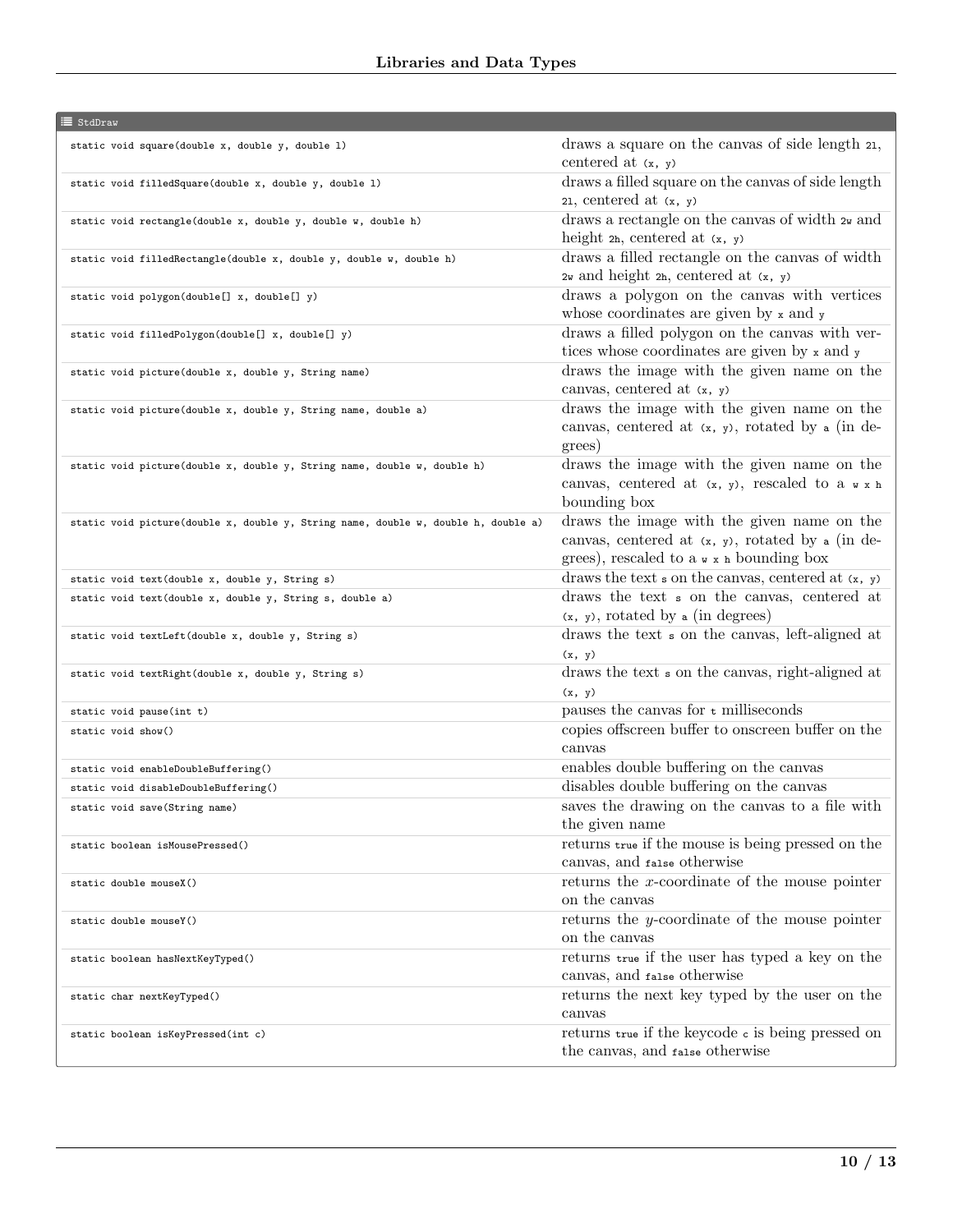| $\equiv$ StdIn                               |                                                                                       |
|----------------------------------------------|---------------------------------------------------------------------------------------|
| static boolean isEmpty()                     | returns true if standard input is empty, and false otherwise                          |
| static boolean hasNextLine()                 | returns true if standard input has a next line, and false otherwise                   |
| static boolean hasNextChar()                 | returns true if standard input has a next char, and false otherwise                   |
| static String readLine()                     | reads and returns the next line from standard input                                   |
| $char$ readChar $()$                         | reads and returns the next char from this standard input                              |
| static String readAll()                      | reads and returns the remainder of standard input as a string                         |
| static String readString()                   | reads and returns the next token from standard input as a string                      |
| static int readInt()                         | reads and returns the next int from standard input                                    |
| static double readDouble()                   | reads and returns the next double from standard input                                 |
| static float readFloat()                     | reads and returns the next float from standard input                                  |
| static long readLong()                       | reads and returns the next long from standard input                                   |
| static short readShort()                     | reads and returns the next short from standard input                                  |
| static byte readByte()                       | reads and returns the next byte from standard input                                   |
| static boolean readBoolean()                 | reads and returns the next boolean from standard input                                |
| static String[] readAllStrings()             | reads and returns all the remaining tokens from standard input as an array of strings |
| static String[] readAllLines()               | reads and returns all the remaining lines from standard input as an array of strings  |
| static int <sup>[]</sup> readAllInts()       | reads and returns all the remaining tokens from standard input as an array of ints    |
| static long[] readAllLongs()                 | reads and returns all the remaining tokens from standard input as an array of longs   |
| static double <sup>[]</sup> readAllDoubles() | reads and returns all the remaining tokens from standard input as an array of doubles |
| static void resync()                         | reinitializes the scanner underlying standard input                                   |

| $\equiv$ Std0ut                                         |                                                                       |
|---------------------------------------------------------|-----------------------------------------------------------------------|
| static void println()                                   | prints a newline to standard output                                   |
| static void println(Object x)                           | prints an object and a newline to standard output                     |
| static void println(boolean x)                          | prints a boolean and a newline to standard output                     |
| static void println(char x)                             | prints a char and a newline to standard output                        |
| static void println(double x)                           | prints a double and a newline to standard output                      |
| static void println(float x)                            | prints a float and a newline to standard output                       |
| static void println(int x)                              | prints an int and a newline to standard output                        |
| static void println(long x)                             | prints a long and a newline to standard output                        |
| static void println(short x)                            | prints a short and a newline to standard output                       |
| static void println(byte x)                             | prints a byte and a newline to standard output                        |
| static void print()                                     | flushes standard output                                               |
| static void print (Object x)                            | prints an object to standard output                                   |
| static void print (boolean x)                           | prints a boolean to standard output                                   |
| static void print (char x)                              | prints a char to standard output                                      |
| static void print (double x)                            | prints a double to standard output                                    |
| static void print(float x)                              | prints a float to standard output                                     |
| static void print(int x)                                | prints an int to standard output                                      |
| static void print (long x)                              | prints a long to standard output                                      |
| static void print (short x)                             | prints a short to standard output                                     |
| static void print (byte x)                              | prints a byte to standard output                                      |
| static void printf (String fmt, Object args)            | prints args to standard output using format string fmt                |
| static void printf(Locale loc, String fmt, Object args) | prints args to standard output using locale 10c and format string fmt |
| static void resync()                                    | reinitializes the writer underlying standard output                   |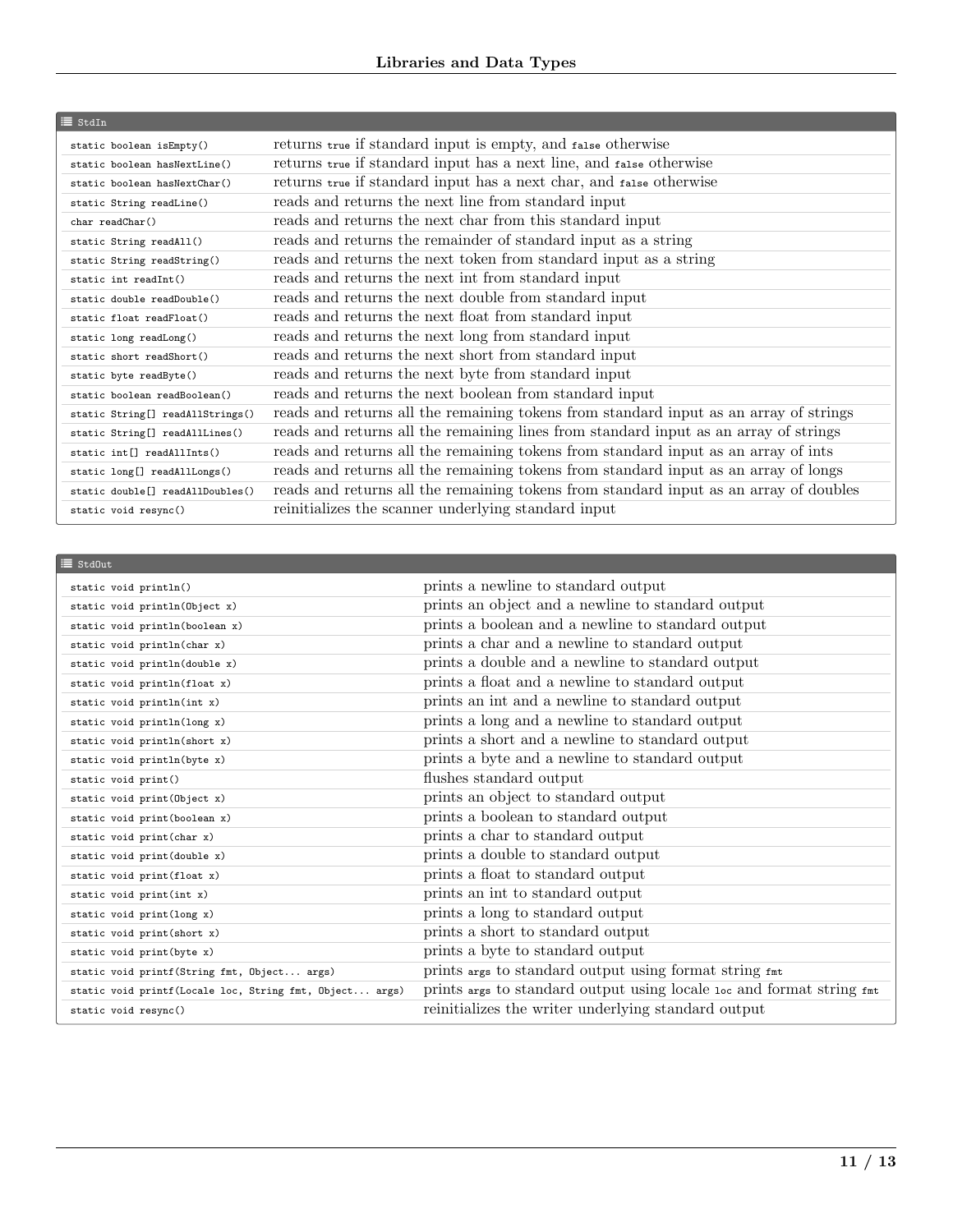| <b>E</b> StdRandom                              |                                                                                         |
|-------------------------------------------------|-----------------------------------------------------------------------------------------|
| static seed(long s)                             | sets the seed of the random number generator to s                                       |
| static long getSeed()                           | returns the seed of the random number generator                                         |
| static double uniform()                         | returns a double chosen uniformly at random from the interval $[0, 1)$                  |
| static int uniform(int n)                       | returns an integer chosen uniformly at random from the interval $[0, n)$                |
| static long uniform(long n)                     | returns a long chosen uniformly at random from the interval $[0, n)$                    |
| static int uniform(int a, int b)                | returns an integer chosen uniformly at random from the interval [a, b)                  |
| static double uniform(double a, double b)       | returns a double chosen uniformly at random from the interval [a, b)                    |
| static boolean bernoulli(double p)              | returns true with probability p and false with probability 1 - p                        |
| static boolean bernoulli()                      | returns true with probability 0.5 and false with probability 0.5                        |
| static double gaussian()                        | returns a double from the standard Gaussian distribution                                |
| static double gaussian(double mu, double sigma) | returns a double from a Gaussian distribution with mean $m\omega$ and standard          |
|                                                 | deviation sigma                                                                         |
| static int geometric(double p)                  | returns an integer from a geometric distribution with success probability $\frac{1}{p}$ |
| static int poisson(double lambda)               | returns an integer from a Poisson distribution with mean lambda                         |
| static double pareto()                          | returns a double from the standard Pareto distribution                                  |
| static double pareto(double alpha)              | returns a double from a Pareto distribution with shape parameter alpha                  |
| static double cauchy()                          | returns a double from the Cauchy distribution                                           |
| static int discrete(double[] probabilities)     | returns an integer i with probability probabilities[i]                                  |
| static int discrete(int[] frequencies)          | returns an integer i with probability frequencies[i]                                    |
| static double exp(double lambda)                | returns a double from an exponential distribution with rate $\tt lambda$                |
| static void shuffle(Object[] a)                 | shuffles the array a                                                                    |
| static void shuffle(double <sup>[]</sup> a)     | shuffles the array a                                                                    |
| static void shuffle(int[] a)                    | shuffles the array a                                                                    |
| static void shuffle(Object[] a, int lo, int hi) | shuffles the subarray $a[10, \ldots, h1)$                                               |
| static void shuffle(double[] a, int lo, int hi) | shuffles the subarray $a[10, \ldots, h1)$                                               |
| static void shuffle(int[] a, int lo, int hi)    | shuffles the subarray a[10, , hi)                                                       |
| static int[] permutation(int n)                 | returns a uniformly random permutation of n elements                                    |
| static int[] permutation(int n, int k)          | returns a uniformly random permutation of $\kappa$ (out of $\kappa$ ) elements          |